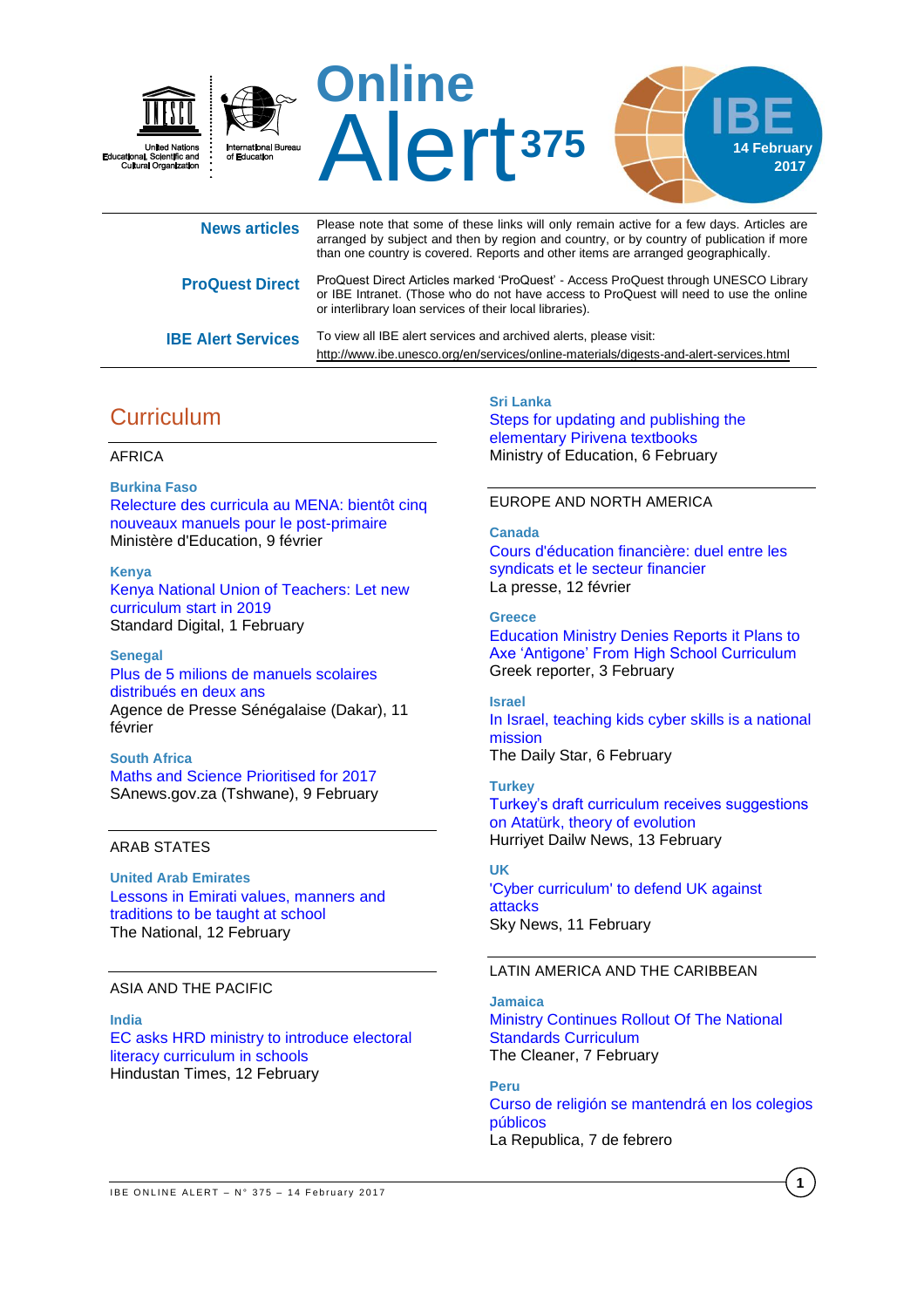# Early childhood education

## AFRICA

**Angola** [Angola Wants Restructuring Early Childhood](http://allafrica.com/stories/201702070540.html)  **[Education](http://allafrica.com/stories/201702070540.html)** Angola Press, 6 February

#### EUROPE AND NORTH AMERICA

**Canada** [Éducation à la sexualité pour enfants de 0 à 5](http://www.tvanouvelles.ca/2017/02/08/education-a-la-sexualite-pour-enfants-de-0-a-5-ans)  [ans](http://www.tvanouvelles.ca/2017/02/08/education-a-la-sexualite-pour-enfants-de-0-a-5-ans) TVA Nouvelles, 8 février

**USA** [6 Policies to Support the Early Childhood](https://www.americanprogress.org/issues/early-childhood/reports/2017/02/06/298085/6-policies-to-support-the-early-childhood-workforce/)  **[Workforce](https://www.americanprogress.org/issues/early-childhood/reports/2017/02/06/298085/6-policies-to-support-the-early-childhood-workforce/)** Centre for American Progress, 6 February

# Education Reform

## ARAB STATES

**United Arab Emirates** [New UAE education standard to be piloted in](http://www.thenational.ae/uae/education/new-uae-education-standard-to-be-piloted-in-spring)  [spring](http://www.thenational.ae/uae/education/new-uae-education-standard-to-be-piloted-in-spring) The National, 4 February

## Education System

## AFRICA

**Cameroon** [Amélioration du système éducatif -](http://fr.allafrica.com/stories/201702010855.html) Le dialogue [reste ouvert](http://fr.allafrica.com/stories/201702010855.html) Cameroon Tribune, 1 février

**Kenya** [Stakeholders Question Preparedness for New](http://allafrica.com/stories/201702010033.html)  [Education System](http://allafrica.com/stories/201702010033.html) Daily Nation, 31 January

**Uganda** Janet Museveni - [Focus On Assessment to](http://allafrica.com/stories/201702010054.html)  [Improve Education](http://allafrica.com/stories/201702010054.html) The Independent (Kampala), 31 January

## ASIA AND THE PACIFIC

**Viet Nam** [President urges education to develop 'global](http://vietnamnews.vn/society/350654/president-urges-education-to-develop-global-citizens.html#i2szza179OHEEPCv.97)  [citizens'](http://vietnamnews.vn/society/350654/president-urges-education-to-develop-global-citizens.html#i2szza179OHEEPCv.97) Viet Nam News, 6 February

### EUROPE AND NORTH AMERICA

**France** [Education: le succès croissant du privé, et la](http://www.rfi.fr/france/20170202-education-succes-croissant-prive-question-son-financement-public)  [question de son financement](http://www.rfi.fr/france/20170202-education-succes-croissant-prive-question-son-financement-public) RFi, 2 février

Education [prioritaire et classe bilangues : les](http://www.lemonde.fr/les-decodeurs/article/2017/02/07/education-prioritaire-et-classe-bilangues-les-approximations-de-najat-vallaud-belkacem_5076099_4355770.html)  [approximations de Najat Vallaud-Belkacem](http://www.lemonde.fr/les-decodeurs/article/2017/02/07/education-prioritaire-et-classe-bilangues-les-approximations-de-najat-vallaud-belkacem_5076099_4355770.html) Le Monde, 2 février

### **UK**

[Grammar schools could admit just the](http://www.independent.co.uk/news/education/grammar-schools-admit-cleverest-10-per-cent-pupils-new-plans-gsha-education-department-national-a7570761.html)  [cleverest 10% of pupils under new plans](http://www.independent.co.uk/news/education/grammar-schools-admit-cleverest-10-per-cent-pupils-new-plans-gsha-education-department-national-a7570761.html) Independent, 9 February

## Gender

#### AFRICA

**Mauritius** [National Curriculum Framework -](http://fr.allafrica.com/stories/201702130707.html) «Design» [pour les filles, «Food and Nutrition» pour les](http://fr.allafrica.com/stories/201702130707.html)  [garçons](http://fr.allafrica.com/stories/201702130707.html) L'express, 13 février

## EUROPE AND NORTH AMERICA

**UK** [Sexism in school: 57% of teachers admit to](http://www.independent.co.uk/news/education/education-news/sexism-schools-poll-teachers-stereotypes-boys-girls-stem-subjects-sciences-maths-tech-a7567896.html)  [stereotyping girls and boys](http://www.independent.co.uk/news/education/education-news/sexism-schools-poll-teachers-stereotypes-boys-girls-stem-subjects-sciences-maths-tech-a7567896.html) Independent, 8 February

## LATIN AMERICA AND THE CARIBBEAN

**Peru** [Minedu señala la importancia de igualdad](http://www.minedu.gob.pe/n/archivo.php)  [entre hombres y mujeres a adolescentes del](http://www.minedu.gob.pe/n/archivo.php)  **[CCONNA](http://www.minedu.gob.pe/n/archivo.php)** Ministerio de Educacion, 6 de febrero

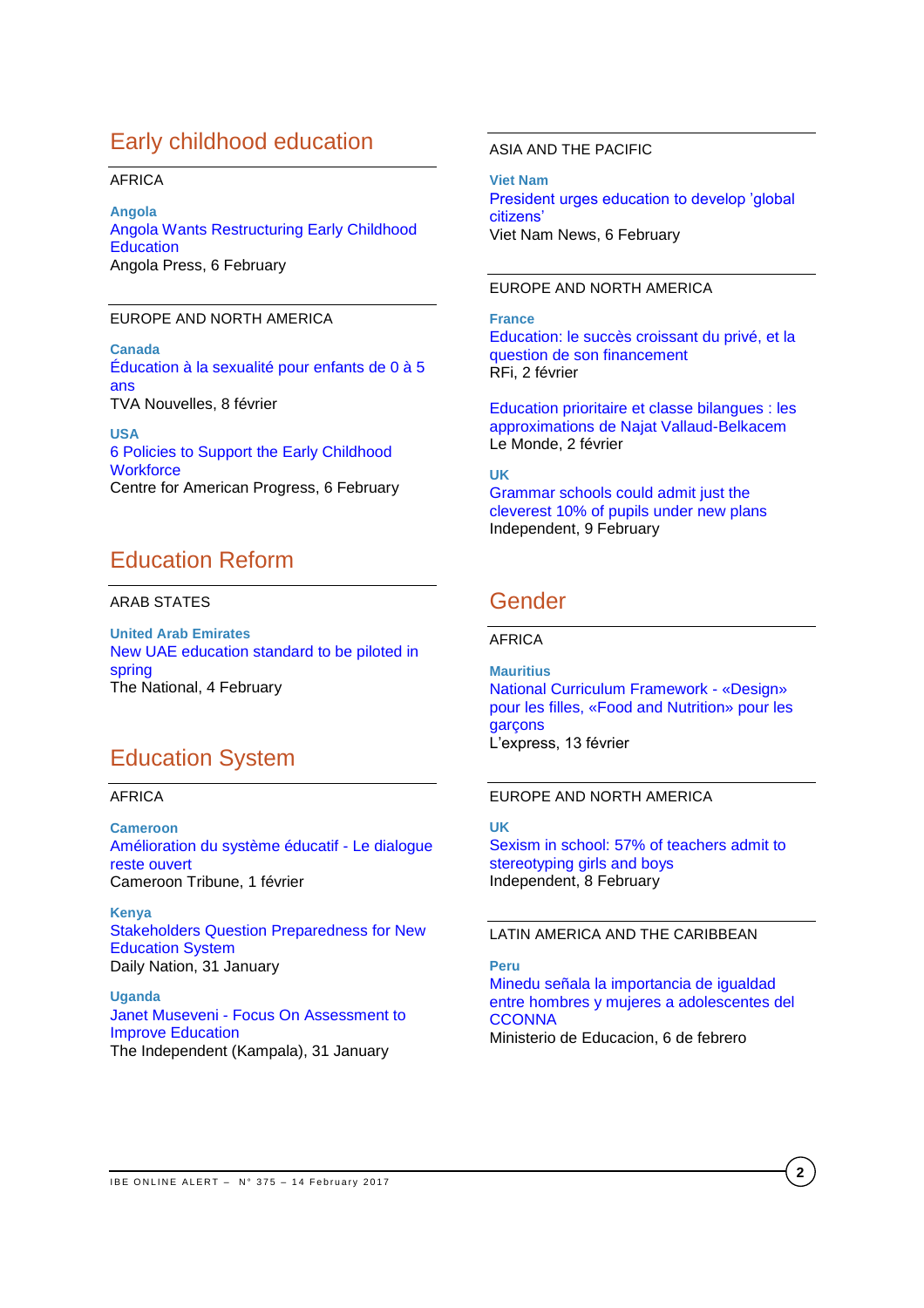# Inclusive Education

#### AFRICA

**Mauritius** [Prime Minister committed to give every youth](http://www.govmu.org/English/News/Pages/Prime-Minister-committed-to-give-every-youth-access-to-education-.aspx)  [access to education](http://www.govmu.org/English/News/Pages/Prime-Minister-committed-to-give-every-youth-access-to-education-.aspx) Government of Mauritius, 3 February

**South Africa** [9 600 Special Needs Children Denied Their](http://allafrica.com/stories/201702080109.html)  [Right to Basic Education](http://allafrica.com/stories/201702080109.html) Democratic Alliance (Cape Town), 8 February

#### ARAB STATES

#### **Algeria**

[Lancement prochain d'une consultation](http://fr.allafrica.com/stories/201702050175.html)  [nationale sur l'évaluation pédagogique](http://fr.allafrica.com/stories/201702050175.html) Algerie Presse Service (Algiers), 4 février

## EUROPE AND NORTH AMERICA

## **UK**

[Schools failing mentally ill pupils due to lack of](http://www.independent.co.uk/news/education/education-news/schools-failing-mentally-ill-pupils-lack-support-services-available-health-wellbeing-anxiety-a7572191.html)  [support services available, heads warn](http://www.independent.co.uk/news/education/education-news/schools-failing-mentally-ill-pupils-lack-support-services-available-health-wellbeing-anxiety-a7572191.html) Independent, 10 February

**USA** [Improving Outcomes for Students with](https://www.americanprogress.org/issues/education/reports/2017/01/31/297746/improving-outcomes-for-students-with-disabilities/)  **[Disabilities](https://www.americanprogress.org/issues/education/reports/2017/01/31/297746/improving-outcomes-for-students-with-disabilities/)** Centre for Amercian Progress, 31 January

### LATIN AMERICA AND THE CARIBBEAN

**Ecuador** [Estudiantes con necesidades especiales](http://www.andes.info.ec/es/noticias/estudiantes-necesidades-especiales-podran-acceder-primera-vez-examen-ser-bachiller.html) 

[podrán acceder por primera vez al examen](http://www.andes.info.ec/es/noticias/estudiantes-necesidades-especiales-podran-acceder-primera-vez-examen-ser-bachiller.html)  [Ser Bachille](http://www.andes.info.ec/es/noticias/estudiantes-necesidades-especiales-podran-acceder-primera-vez-examen-ser-bachiller.html) Andes, 13 de febrero

# Teacher Education

## AFRICA

## **Angola**

Benguela - [Le ministre de l'Education appelle à](http://fr.allafrica.com/stories/201701310815.html)  [la responsabilité des enseignants](http://fr.allafrica.com/stories/201701310815.html) Angola Press, 31 January

## **2017** [Learners Call for Hiring of More Teachers to](http://allafrica.com/stories/201702070055.html)  **Kenya** [Improve Sector](http://allafrica.com/stories/201702070055.html) Daily Nation, 7 February

**Rwanda** Unqualified Teachers [to Be Phased Out in a](http://allafrica.com/stories/201702090063.html)  [Year](http://allafrica.com/stories/201702090063.html) The New Times, 9 February

**Tanzania** [Govt to Verify Teachers Pursuing Studies](http://allafrica.com/stories/201702030317.html) Tanzania Daily News (Dar es Salaam), 3 February

## ARAB STATES

**Jordan** [Teachers Skills Forum to focus on creativity,](http://www.jordantimes.com/news/local/teachers-skills-forum-focus-creativity-innovation-among-educators)  [innovation among educators](http://www.jordantimes.com/news/local/teachers-skills-forum-focus-creativity-innovation-among-educators) The Jordan Times, 7 February

#### ASIA AND THE PACIFIC

**Myanmar** [Allowing kids to play and learn](http://www.mmtimes.com/index.php/special-features/educentre/24890-allowing-kids-to-play-and-learn.html) Myanmar Times, 9 February

#### LATIN AMERICA AND THE CARIBBEAN

**Peru** [Nuevo examen de ascenso a más de 300 mil](http://larepublica.pe/impresa/sociedad/847748-nuevo-examen-de-ascenso-mas-de-300-mil-maestros)  [maestros](http://larepublica.pe/impresa/sociedad/847748-nuevo-examen-de-ascenso-mas-de-300-mil-maestros) La Republica, 12 de febrero

## Reports, publications, etc.

## AFRICA

[Collection des meilleures pratiques en](http://unesdoc.unesco.org/images/0024/002441/244165f.pdf)  [éducation pour une citoyenneté mondiale en](http://unesdoc.unesco.org/images/0024/002441/244165f.pdf)  [Afrique centrale](http://unesdoc.unesco.org/images/0024/002441/244165f.pdf) UNESCO, 2014

**Cote d'Ivoire** PASEC2014 – [Performances du système](http://www.pasec.confemen.org/wp-content/uploads/2016/12/PASEC2014-C%C3%B4te-dIvoire.pdf)  [éducatif ivoirien : Compétences et facteurs de](http://www.pasec.confemen.org/wp-content/uploads/2016/12/PASEC2014-C%C3%B4te-dIvoire.pdf)  [réussite au primaire](http://www.pasec.confemen.org/wp-content/uploads/2016/12/PASEC2014-C%C3%B4te-dIvoire.pdf) PASEC, December 2016

**3**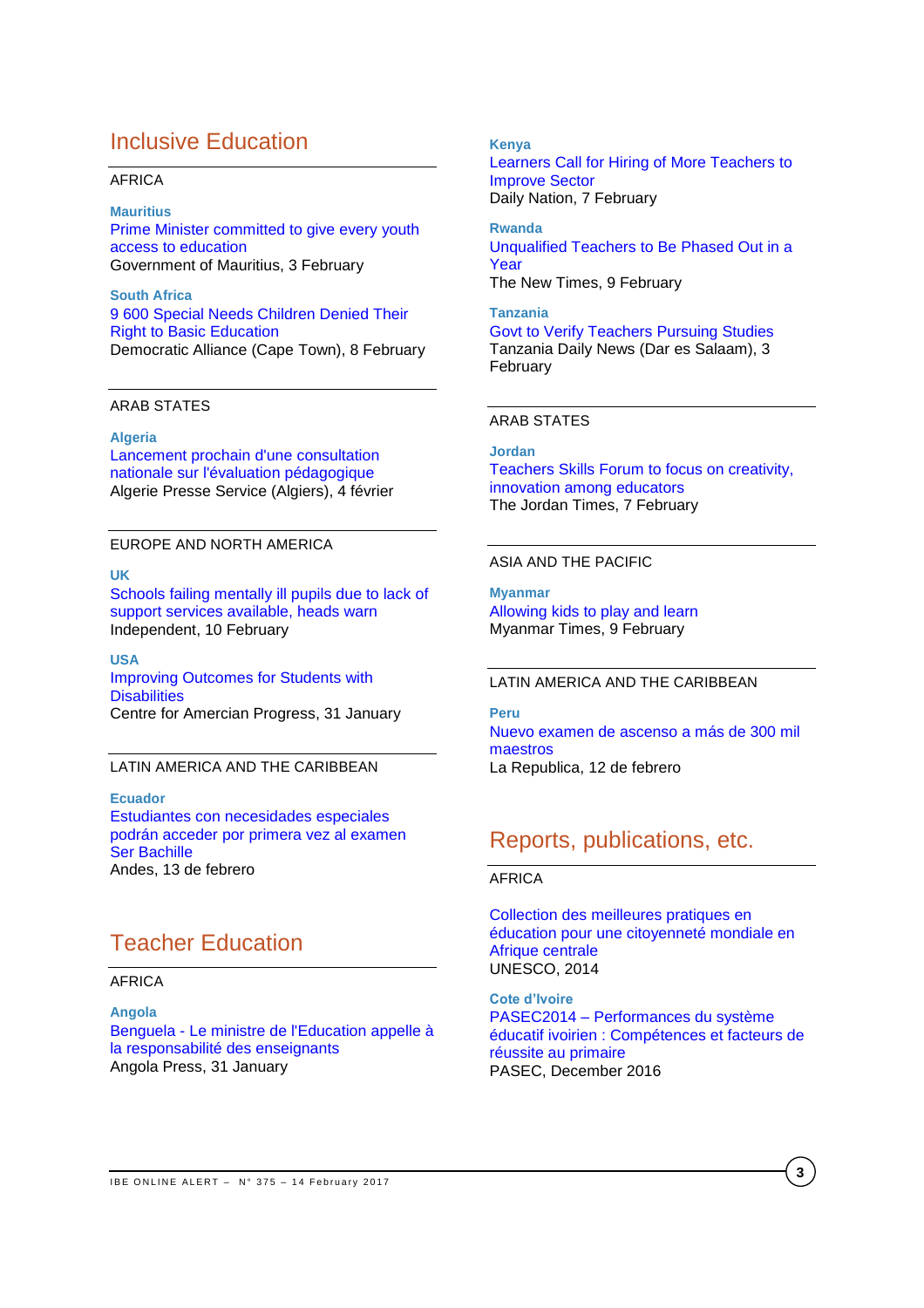#### **Nigeria**

PASEC2014 – [Performances du système](http://www.pasec.confemen.org/wp-content/uploads/2017/01/PASEC2014_Rapport-Niger_Final.pdf)  [éducatif nigérien : Compétences et facteurs de](http://www.pasec.confemen.org/wp-content/uploads/2017/01/PASEC2014_Rapport-Niger_Final.pdf)  [réussite au primaire](http://www.pasec.confemen.org/wp-content/uploads/2017/01/PASEC2014_Rapport-Niger_Final.pdf) PASEC, Janvier 2017

#### ASIA AND THE PACIFIC

#### **India**

[Teaching and technology: case studies from](http://www.teachingenglish.org.uk/sites/teacheng/files/Teaching%20and%20technology%20case%20studies%20from%20India_FINAL_low_res_NEW.pdf)  [India](http://www.teachingenglish.org.uk/sites/teacheng/files/Teaching%20and%20technology%20case%20studies%20from%20India_FINAL_low_res_NEW.pdf) British Council, January 2017

#### **New Zealand**

[Extending their language -](http://www.ero.govt.nz/assets/Uploads/Extending-their-language-expanding-their-world2.pdf) expanding their [world: Children's oral language \(birth-8 years\)](http://www.ero.govt.nz/assets/Uploads/Extending-their-language-expanding-their-world2.pdf) Education Review Office, February 2017

### EUROPE AND NORTH AMERICA

[Policies and practices for equality and](https://bookshop.europa.eu/en/policies-and-practices-for-equality-and-inclusion-in-and-through-education-pbNC0415452/)  [inclusion in and through education. Evidence](https://bookshop.europa.eu/en/policies-and-practices-for-equality-and-inclusion-in-and-through-education-pbNC0415452/)  [and policy guidance from European research](https://bookshop.europa.eu/en/policies-and-practices-for-equality-and-inclusion-in-and-through-education-pbNC0415452/)  [projects funded under FP6 and FP7](https://bookshop.europa.eu/en/policies-and-practices-for-equality-and-inclusion-in-and-through-education-pbNC0415452/) European Commission, 2016

[Support Mechanisms for Evidence-based](https://webgate.ec.europa.eu/fpfis/mwikis/eurydice/images/f/f4/206_EN_Evidence_based_policy_making.pdf)  [Policy-Making in Education](https://webgate.ec.europa.eu/fpfis/mwikis/eurydice/images/f/f4/206_EN_Evidence_based_policy_making.pdf) Eurydice, 2017

#### **France**

[Le recensement des bonnes pratiques](http://cache.media.education.gouv.fr/file/2016/44/7/2016-078_Recensement_enseignement_professionnel_690447.pdf)  [pédagogiques dans l'enseignement](http://cache.media.education.gouv.fr/file/2016/44/7/2016-078_Recensement_enseignement_professionnel_690447.pdf)  [professionnel](http://cache.media.education.gouv.fr/file/2016/44/7/2016-078_Recensement_enseignement_professionnel_690447.pdf) Inspection générale de l'Éducation nationale, 2016

#### **UK**

[Assessment: attitudes, practices and needs](http://www.teachingenglish.org.uk/sites/teacheng/files/G239_ELTRA_Sheehan%20and%20Munro_FINAL_web.pdf) British Council, February 2017

## **USA**

[Continued support for improving the lowest](https://www.brookings.edu/wp-content/uploads/2017/02/es_20170209_loeb_evidence_speaks.pdf)[performing schools](https://www.brookings.edu/wp-content/uploads/2017/02/es_20170209_loeb_evidence_speaks.pdf) Evidence Speaks Reports, Vol 2, #8, the Brookings Institution, February 2017

#### [Instructional Time for Third-](https://nces.ed.gov/pubs2017/2017076.pdf) and Eighth-[Graders in Public and Private Schools: School](https://nces.ed.gov/pubs2017/2017076.pdf)  [Year 2011–12](https://nces.ed.gov/pubs2017/2017076.pdf)

Kathleen Mulvaney Hoyer and Dinah Sparks, NCES, February 2017

### [Running in Place: How New Teacher](http://www.nctq.org/dmsStage/Final_Evaluation_Paper)

[Evaluations Fail to Live Up to Promises](http://www.nctq.org/dmsStage/Final_Evaluation_Paper) National Council on Teacher Quality, January 2017

#### LATIN AMERICA AND THE CARIBBEAN

[Aportes para la enseñanza de la escritura](http://unesdoc.unesco.org/images/0024/002447/244734s.pdf) OREALC, 2016

[Por una educación garante de derechos:](http://v2.campanaderechoeducacion.org/es/publicaciones/clade/publicaciones-tematicas.html?download=392%3A2017-01-20-21-16-50)  [Demandas de estudiantes secundaristas para](http://v2.campanaderechoeducacion.org/es/publicaciones/clade/publicaciones-tematicas.html?download=392%3A2017-01-20-21-16-50)  [América Latina y el Caribe](http://v2.campanaderechoeducacion.org/es/publicaciones/clade/publicaciones-tematicas.html?download=392%3A2017-01-20-21-16-50) Campaña Latinoamericana por el Derecho a la Educación, Enero de 2017

[Tercer Estudio Regional Comparativo y](http://unesdoc.unesco.org/images/0024/002471/247123s.pdf)  [Explicativo: reporte técnico](http://unesdoc.unesco.org/images/0024/002471/247123s.pdf) OREALC, 2016

### **Ecuador**

[Cooperación Sur-Sur: respuesta educativa al](http://unesdoc.unesco.org/images/0024/002471/247121s.pdf)  [terremoto en Ecuador 2016](http://unesdoc.unesco.org/images/0024/002471/247121s.pdf) OREALC, 2016

### INTERNATIONAL

[2016 GEM report: Education for people &](http://unesdoc.unesco.org/images/0024/002457/245742e.pdf)  [planet](http://unesdoc.unesco.org/images/0024/002457/245742e.pdf) UNESCO, 2016 [Arabic](http://unesdoc.unesco.org/images/0024/002457/245742a.pdf) [Chinese](http://unesdoc.unesco.org/images/0024/002457/245742c.pdf) [French](http://unesdoc.unesco.org/images/0024/002457/245742f.pdf) [Portuguese](http://unesdoc.unesco.org/images/0024/002457/245742p.pdf)  [Russian](http://unesdoc.unesco.org/images/0024/002457/245742r.pdf) [Spanish](http://unesdoc.unesco.org/images/0024/002457/245742s.pdf)

[Education sexuelle complète: nouveaux](http://unesdoc.unesco.org/images/0024/002470/247010f.pdf)  [éléments d'information, enseignements et](http://unesdoc.unesco.org/images/0024/002470/247010f.pdf)  [pratiques: une étude mondiale, 2015](http://unesdoc.unesco.org/images/0024/002470/247010f.pdf) UNESCO, 2017

## **Miscellaneous**

#### [Building Peace in the minds of men and](http://www.unesco.org/new/en/unesco/themes/gender-equality/)  [women](http://www.unesco.org/new/en/unesco/themes/gender-equality/) UNESCO, February 2017